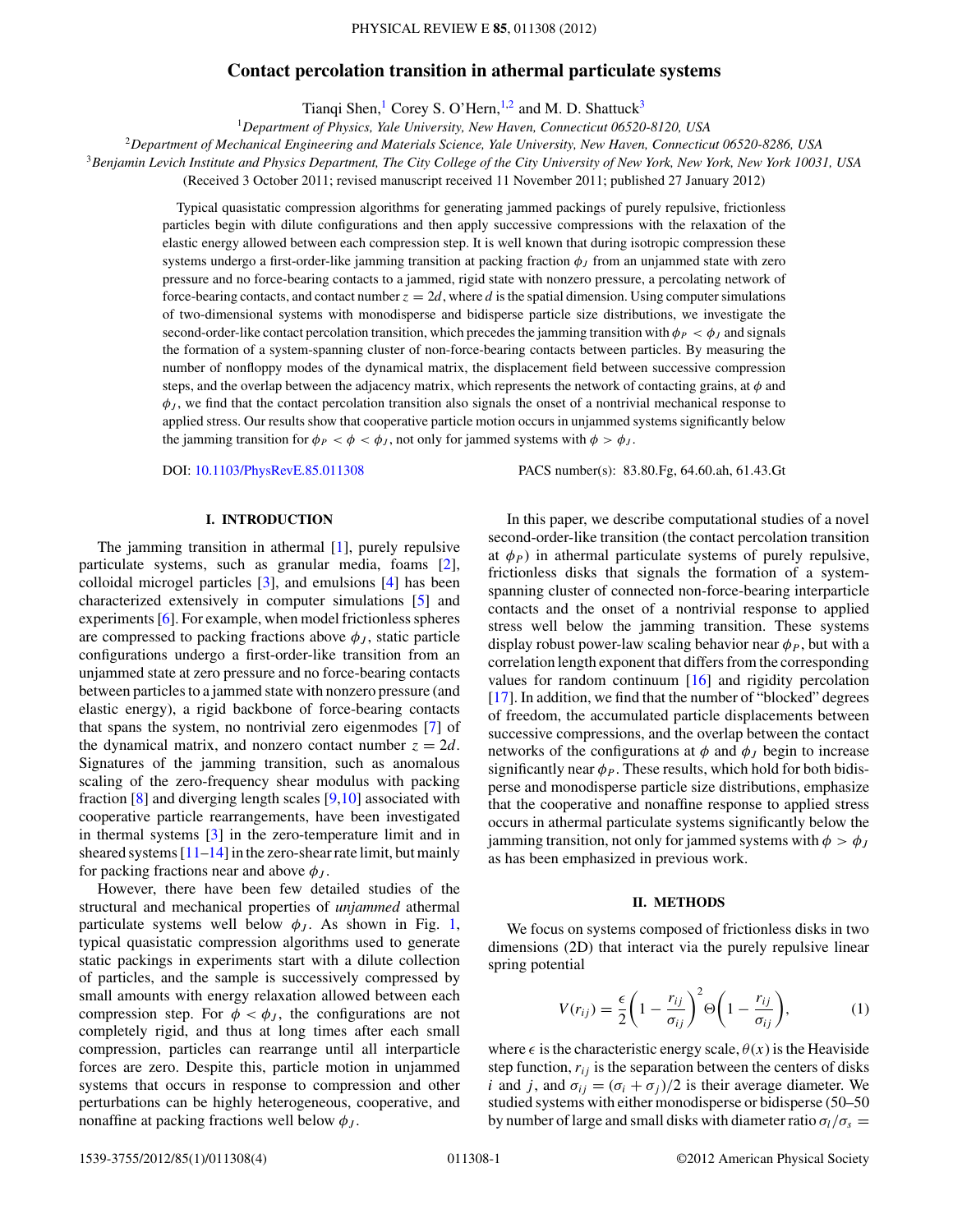

FIG. 1. (Color online) Typical snapshots from the quasistatic isotropic compression algorithm to generate static particle configurations as a function of packing fraction  $\phi$ . Particles with a given shading belong to the same cluster of mutually contacting particles. For (left)  $\phi < \phi_P$ , the system is unjammed, and the largest cluster of contacting particles does not percolate. The largest cluster begins to percolate for (middle)  $\phi_P < \phi < \phi_J$ , but the system remains unjammed since it possesses nontrivial zero-frequency (floppy) modes of the dynamical matrix and the interparticle forces at each contact are zero. For (right)  $\phi > \phi_J$ , the system is jammed with a percolating cluster of contacting particles that is rigid except for a small number of rattlers [15] and nonzero interparticle forces at each contact.

1.4 [5]) particle size distributions and system sizes in the range  $N = 100$  to 6400 and implemented periodic boundary conditions in a unit square.We employed a quasistatic isotropic compression algorithm to generate static packings over a range of packing fractions [18]. We initialize each system with random particle positions at  $\phi = 0$  and zero velocities. We then compress the system in steps of  $\Delta \phi = 10^{-3}$  and relax the small particle overlaps after each step by solving Newton's equations of motion in the overdamped limit

$$
m\vec{a}_i = \sum_j \vec{F}(r_{ij}) - b\vec{v}_i, \qquad (2)
$$

where *m* and  $\vec{a}_i$  are the particle mass and acceleration,  $F(r_{ij}) = -dV(r_{ij})/dr_{ij}\hat{r}_{ij}$ ,  $\hat{r}_{ij}$  is the unit vector connecting the centers of particles i and j, and  $\tilde{b} = b\sigma_s/\sqrt{m\epsilon}$  is the damping coefficient, until the total potential energy per particle falls below a specified (extremely low) tolerance  $V/\epsilon N <$  $V_{\text{tol}} = 10^{-16}$ . We continue compression steps followed by relaxation until the systems jam at a configuration dependent  $\phi_J$ . The ensemble-averaged values for jamming onset in 2D are  $\phi_J \approx 0.84$  [5] and 0.89 [19] in the overdamped and large-system limits for bidisperse and monodisperse particle size distributions, respectively. We verified that our results for the structural and mechanical properties near  $\phi_P$  are independent of the particle size distribution, compression step for  $\Delta \phi \leqslant 5 \times 10^{-3}$ , and damping coefficient for  $\widetilde{b} \geqslant 1$ .

### **III. RESULTS**

In Fig. 2, we characterize the contact percolation transition by plotting the probability  $P(\phi)$  that the system forms a system-spanning network of interparticle contacts in either the x or y direction, where contact is determined by  $r_{ii} \leq \sigma_{ii}$ , at each  $\phi$  immediately following a compression step. We note that the shape of  $P(\phi)$  does not depend on whether the particle size distribution is monodisperse or bidisperse. We find that the contact percolation transition at  $\phi_P = 0.549 < \phi_J$ 



FIG. 2. (Color online) Percolation probability  $P(\phi)$  that the system possesses a system-spanning cluster (in either the  $x$ - or y-direction) immediately following a compression step  $\Delta \phi = 10^{-3}$ versus packing fraction  $\phi$  for  $N = 100$ , 200, 400, 800, 1600, 3200, and 6400 particles (from bottom left to right) averaged over 400 configurations for bidisperse (lines) and monodisperse (squares) particle size distributions. Inset: Same as the main figure for the bidisperse systems except the horizontal axis is scaled by  $(\phi - \phi_P) N^{1/2\nu}$ , where  $\phi_P = 0.549 \pm 0.001$  and  $\nu = 1.68 \pm 0.08$ .

becomes sharper with system size and obeys finite-size scaling, but with a correlation length exponent  $v \approx 1.68$  [20] that is significantly larger than that for random continuum [16] and rigidity percolation [17], but smaller than that found for contact percolation in athermal particulate systems with short-range attractions [21]. (Note that percolation onset occurs at a similar value  $\phi_P = 0.558 \pm 0.008$  for athermal systems with short-range attractions.) In contrast, the exponent  $\tau \approx 2.01$ that characterizes the power-law scaling of the cluster size distribution and the fractal dimension  $D \approx 1.89$  are similar to that for random continuum percolation and contact percolation for athermal systems with short-range attractions, and obey hyperscaling  $D(\tau - 1) = 2$  (see Table I).

We have shown that immediately following a compression step, a system-spanning cluster of interparticle contacts forms at  $t = 0$  for  $\phi \ge \phi_P$ , much below  $\phi_J$ . To determine if this geometrical transition influences the mechanical properties of the system, we measured (1) the eigenvalues of the dynamical matrix following relaxation and (2) the overlap of the adjacency matrix of configurations at  $\phi$  and  $\phi_J$ . As static packings are compressed, they progressively become less floppy, (i.e., fewer single and collective particle motions

TABLE I. Critical exponents for contact percolation in athermal systems with purely repulsive interactions and short-range attractive interactions  $[21]$ , as well as random continuum percolation  $[16]$ in 2D.

| Percolation type   | ν               | τ               | D               |
|--------------------|-----------------|-----------------|-----------------|
| Repulsive contact  | $1.68 \pm 0.08$ | $2.01 \pm 0.04$ | $1.89 \pm 0.03$ |
| Attractive contact | $1.92 \pm 0.03$ | $2.04 \pm 0.04$ | $1.88 \pm 0.04$ |
| Continuum          | $1.34 \pm 0.02$ | $2.02 \pm 0.03$ | $1.91 \pm 0.04$ |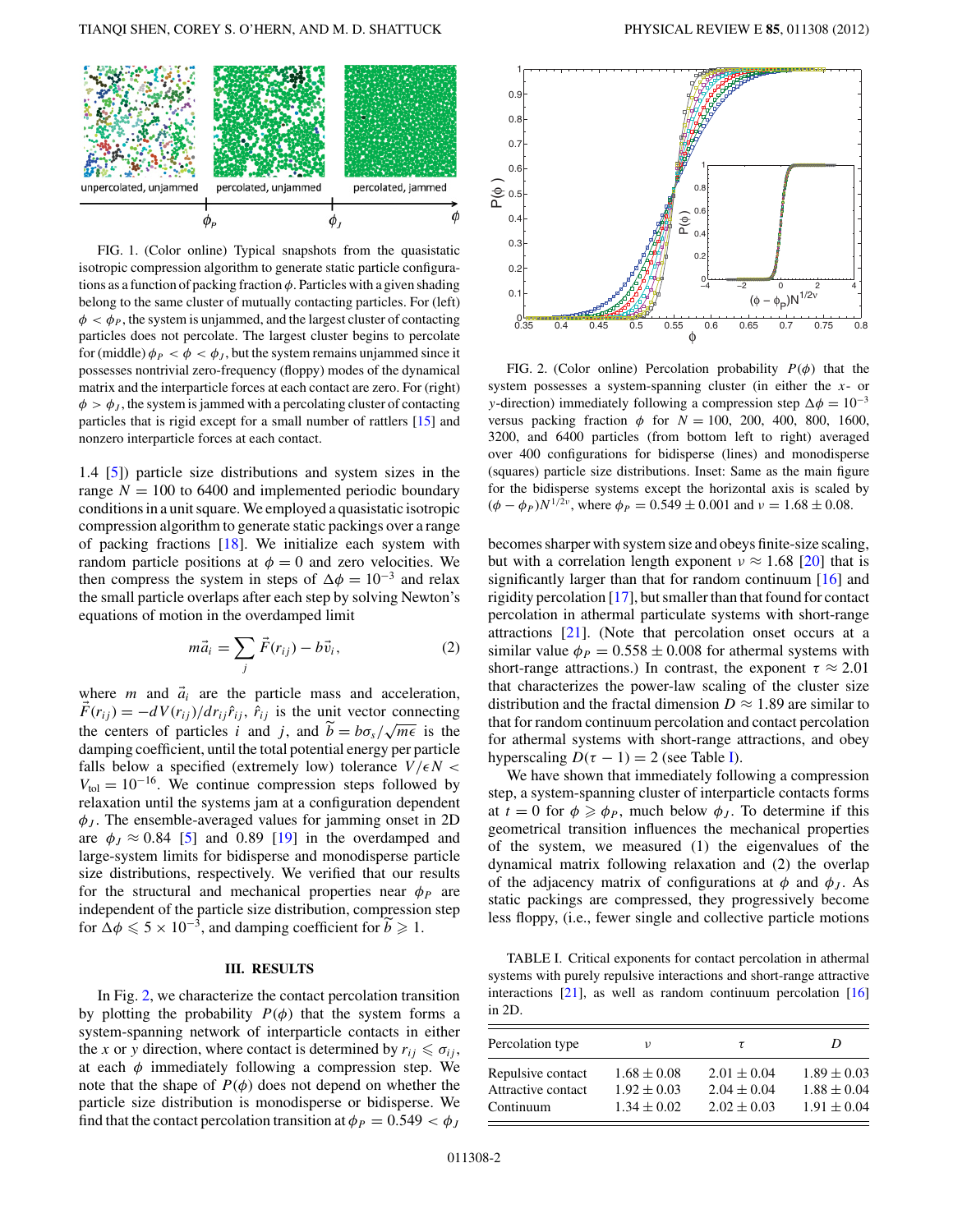

FIG. 3. (Color online) (a) The fraction  $F(\phi)$  of nonfloppy eigenmodes of the dynamical matrix in the system measured following relaxation over a range of packing fractions for  $\Delta \phi = 5 \times 10^{-3}$ and  $N = 200$  (triangles),  $\Delta \phi = 5 \times 10^{-3}$  and  $N = 1000$  (squares), and  $\Delta \phi = 10^{-3}$  and  $N = 200$  (circles). The inset shows  $F'(\phi) =$  $F(\phi) - A\phi$  with  $A \approx 0.85$ . (b) The overlap  $O(\phi)$  between the adjacency matrices at  $\phi$  and  $\phi$ *j* immediately after a compression step for  $\Delta \phi = 10^{-2}$  and  $N = 200$  (triangles),  $\Delta \phi = 10^{-2}$  and  $N = 800$ (squares), and  $\Delta \phi = 10^{-3}$  and  $N = 200$  (circles). The inset shows  $O'(\phi) = O(\phi) - B\phi$ , where  $B \approx 0.7$ . (c) The logarithm (base 10) of the accumulated distance  $L$  between successive compressions normalized by  $\Delta \phi$  as a function of packing fraction for  $\phi > 0.1$ ,  $\Delta \phi = 10^{-2}$  and  $N = 400$  (triangles),  $\Delta \phi = 10^{-2}$  and  $N = 1600$ (squares), and  $\Delta \phi = 2 \times 10^{-3}$  and  $N = 400$  (circles). The inset shows  $\log_{10} L'(\phi) = \log_{10} L(\phi) - C\phi$ , where  $C \approx 2$ . In all panels, the solid line is a fit to the low- $\phi$  behavior and the dot-dashed vertical line indicates the percolation transition at  $\phi_P = 0.549$ . The symbols indicate results for bidisperse particle size distributions. Results for monodisperse disks with  $\Delta \phi = 10^{-2}$  and  $N = 200$  are indicated with dashed lines.

cost zero energy). We quantify the increase in rigidity by measuring the fraction of nonfloppy or "blocked" eigenmodes  $F(\phi)$ , the ratio of the number  $N_{n}$  of nonzero eigenvalues of the dynamical matrix to the total number of nontrivial modes  $2N' - 2$  (where  $N' = N - N_r$  and  $N_r$  is the number of rattler particles at jamming [15]), following relaxation after each compression step over a range of packing fractions. With this definition,  $F(\phi_J) = 1$ . In Fig. 3(a), we show that the fraction of nonfloppy modes  $F(\phi)$  grows linearly with  $\phi$  for small  $\phi$ . However,  $F(\phi)$  begins to deviate from linear behavior

near  $\phi_P$  (i.e.,  $F'(\phi) = F(\phi) - A\phi > 0$  for  $\phi \gtrsim \phi_P$ ), which signals an acceleration in the number of blocked directions in configuration space near  $\phi_P$ . This result does not depend sensitively on  $\Delta \phi$ , N, and the particle size distribution as shown in Fig.  $3(a)$ .

The adjacency matrix with elements  $A_{ij} = 1$  if particles  $i$  and  $j$  are in contact and 0 otherwise characterizes the contact network of static packings. By calculating the overlap of the adjacency matrices at  $\phi$  and  $\phi_j$ ,  $O(\phi)$  =  $N_c^{-1} \sum_{i>j} A_{ij}(\phi) A_{ij}(\phi_j)$ , where  $N_c$  is the number of distinct contacts in the configuration at  $\phi_J$  and  $O(\phi_J) = 1$ , we can determine at what  $\phi$  the system forms a network of contacts that is similar to the one at jamming. In Fig.  $3(b)$ , we show that  $O(\phi)$  (calculated immediately following a compression step) grows linearly at small  $\phi$ , but as with  $F(\phi)$ ,  $O(\phi)$ begins to deviate from from linear behavior near  $\phi_P$  [i.e.,  $O'(\phi) = O(\phi) - B\phi > 0$  for  $\phi \gtrsim \phi_P$ . Thus the particular network of particle contacts that is responsible for mechanical stability at  $\phi_J$  begins to form near  $\phi_P$ . Again, the results for  $O(\phi)$  are insensitive to  $\Delta \phi$ , N, and the particle size distribution, especially near  $\phi_P$ .

In addition, we have identified a signature in the particle displacements that signals the onset nontrivial response to isotropic compression near  $\phi_P$ . We measure the accumulated distance traveled in configuration space (normalized by  $\Delta \phi$ )

$$
L = (\Delta \phi)^{-1} \int_0^\infty dt \sqrt{\sum_{i=1}^N \vec{v}_i^2(t)}
$$
 (3)

from  $t = 0$  after each compression to the end of the energy relaxation. In Fig.  $3(c)$ , we show that L grows roughly exponentially for small  $\phi$ , but begins to deviate from the low- $\phi$ behavior near (slightly below)  $\phi_P$  (i.e.,  $\log_{10} L - C\phi > 0$  for  $\phi \gtrsim \phi_P$ ). As found for  $F(\phi)$  and  $O(\phi)$ , the accumulated distance is insensitive to  $\Delta \phi$ , N, and the particle size distribution. For  $\phi \lesssim \phi_P$ , the particles move mainly affinely in response to isotropic compression. In contrast, for  $\phi \gtrsim \phi_P$ particles become blocked by their neighbors and must move cooperatively and in more circuitous routes to relax the applied stress. The blocked directions in configuration space correspond to the nonfloppy modes of the dynamical matrix. Thus, the contact percolation transition signals the onset of collective particle motion in athermal particulate systems subjected to isotropic compression.

#### **IV. CONCLUSION**

A decade of work has emphasized the importance of the jamming transition that signals the onset of nonzero pressure, energy, and shear stress following relaxation at long times in systems of frictionless spherical particles [5]. This has caused a possible misconception in the literature that the onset of cooperative and spatially complex response to applied stress in athermal particulate media occurs at the jamming transition in the large-system limit, not below. Further, a number of studies have focused on the critical behavior of the shear stress, pressure, and other physical quantities in athermal systems of frictionless particles near jamming  $[11–14,22]$ , but there have been very few studies of these properties well below jamming.